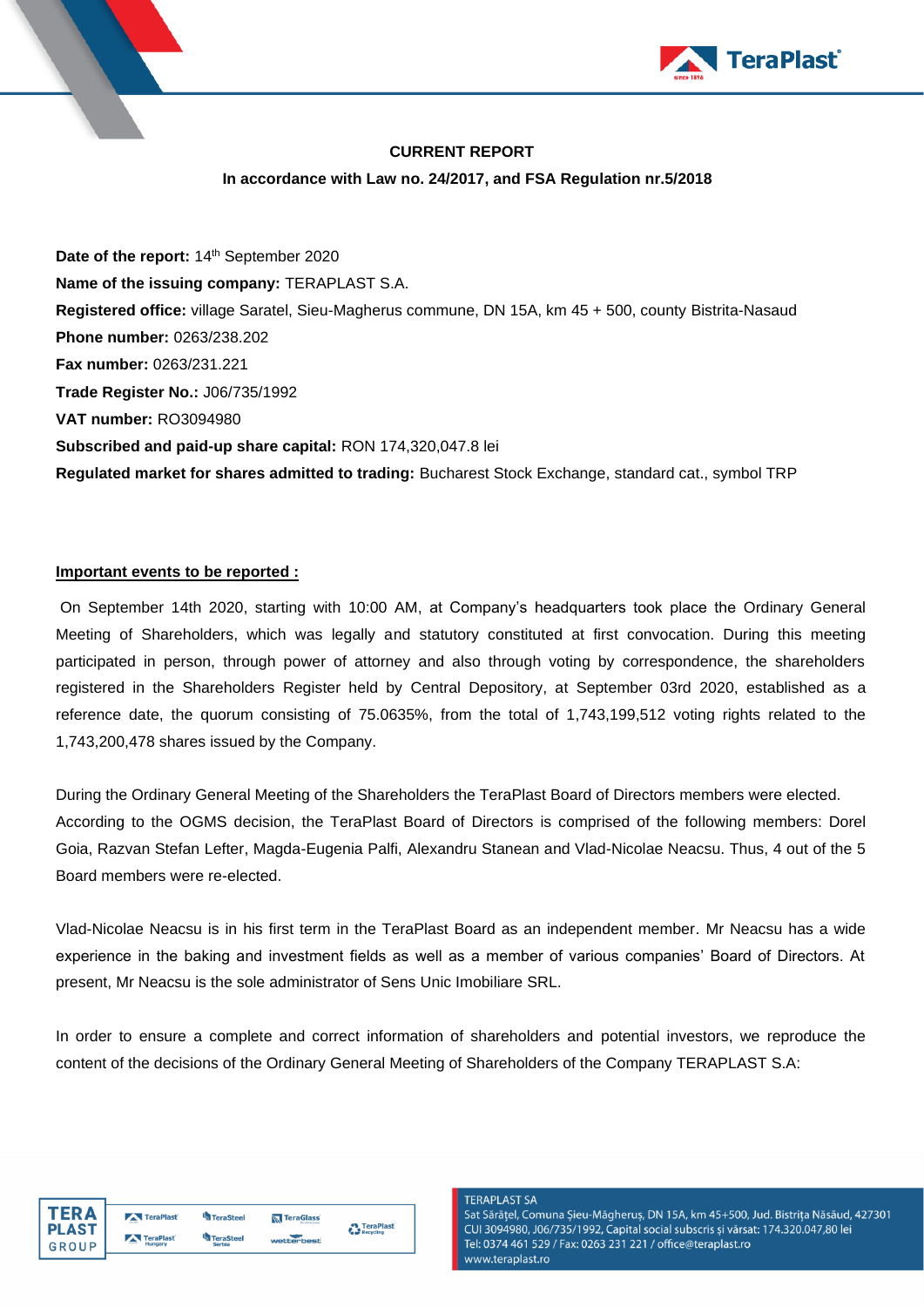

### **DECISION no. 1 dated 14.09.2020**

### **of the Ordinary General Meeting of Shareholders of TERAPLAST S.A.**

In pursuance of art.113 and the following of Companies Law 31/1990 as amended to date, of the Articles of Association of TERAPLAST S.A. (the "**Company**"), of Law no. 24/2017, and the ASF Regulation no. 5/2018, the Ordinary General Meeting of Shareholders ("**OGMS**") of the Company, headquartered in village Săraţel, commune Șieu-Magheruș, DN 15A, km 45+500, Bistrita-Nasaud County, registered at the Trade Register under no. J06/735/1992, VAT no. 3094980, held on 14.09.2020, at the Company's headquarters, at 10:00 (Romania time), in a total quorum of 75.0635% of the total 1,743,199,512 voting rights corresponding to the 1,743,200,478 shares issued by TERAPLAST S.A., representing a total number of 1,308,507,193 votes expressed,

#### **DECIDES**

#### **On the items of the agenda as follows:**

- **1.** Approves the election as members in the Company's Board of Directors, the following persons:
	- 1.1. Administrator: **Dorel Goia**

**Voting structure: 99.9635% in favour, out of the votes attending the meeting, 0.0365% against, out of the votes attending the meeting, 0% abstention, out of the votes attending the meeting**

1.2. Administrator: **Razvan Stefan Lefter**

**Voting structure: 99.9635% in favour, out of the votes attending the meeting, 0.0365% against, out of the votes attending the meeting, 0% abstention, out of the votes attending the meeting**

1.3. Administrator: **Magda-Eugenia Palfi**

**Voting structure: 99.9635% in favour, out of the votes attending the meeting, 0.0365% against, out of the votes attending the meeting, 0% abstention, out of the votes attending the meeting**

1.4. Administrator: **Alexandru Stanean**

**Voting structure: 100% in favour, out of the votes attending the meeting, 0% against, out of the votes attending the meeting, 0% abstention, out of the votes attending the meeting**

1.5. Administrator: **Vlad-Nicolae Neacsu**

**Voting structure: 99.9635% in favour, out of the votes attending the meeting, 0.0365% against, out of the votes attending the meeting, 0% abstention, out of the votes attending the meeting**

**2.** Approves that the validity of the mandate of the Board members to be of 1 (one) year starting from September 14<sup>th</sup>, 2020, respectively from September 14<sup>th</sup>, 2020 until September 14<sup>th</sup>, 2021.

| FD A         | TeraPlast      | TeraSteel        | <b>N</b> TeraGlass |                                  |
|--------------|----------------|------------------|--------------------|----------------------------------|
| <b>PLAST</b> | TeraPlast      | <b>TeraSteel</b> |                    | <b>**</b> TeraPlast<br>Recycling |
| GROUP        | $-$<br>Hungary | Serbia           | wetterbest         |                                  |

# **TERAPLAST SA**

Sat Sărățel, Comuna Șieu-Măgheruș, DN 15A, km 45+500, Jud. Bistrița Năsăud, 427301 CUI 3094980, J06/735/1992, Capital social subscris și vărsat: 174.320.047,80 lei Tel: 0374 461 529 / Fax: 0263 231 221 / office@teraplast.ro www.teraplast.ro